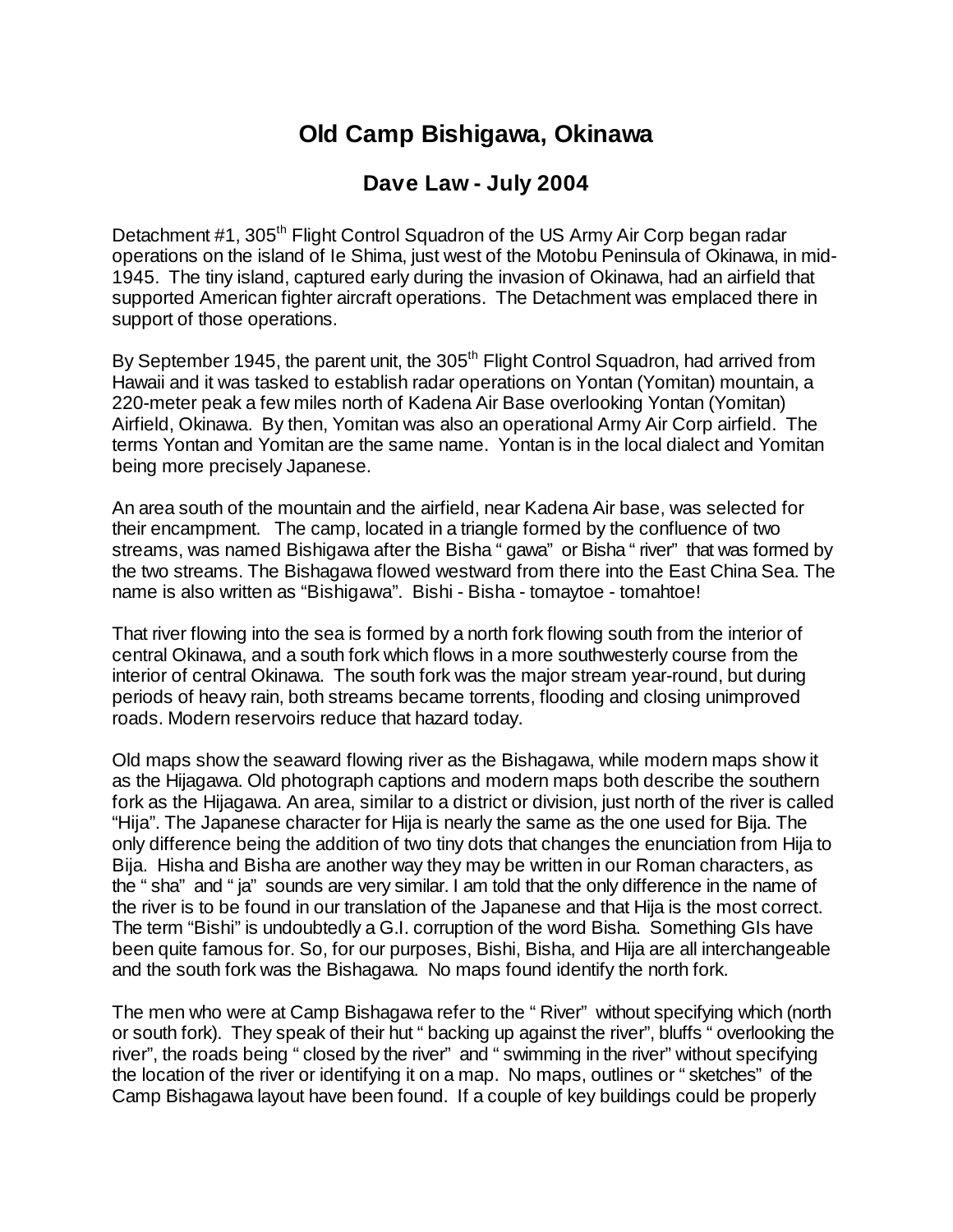positioned on a map of the area, the rest of the camp and its relationship to the rivers could be outlined.

In July 1946, the 305<sup>th</sup> Flight Control Squadron became the 623<sup>rd</sup> Aircraft Control and Warning Squadron, still providing air control and defense for Okinawa from Yontan Mountain.

The original Camp Bishagawa consisted of tent billets and a few huts for assorted activities. Quonset hut construction was begun in 1946 and within a period of time replaced all the canvas/wood structures. Facilities were built not only to house the personnel. Headquarters and staff offices, chapel, dispensary, dining hall, supply and maintenance facilities, water towers, recreation buildings, Post Exchange and even an outdoor stage/movie theater, were all constructed. Facilities with names like "Comet" and "Buzz-In" would go up over the next few years (and some came down during the ferocious typhoons that regularly lashed Okinawa). In September 1947 the Army Air Corp became the US Air Force and our comrades at Camp Bishagawa hardly flinched. If other units shared Camp Bishagawa with the 623<sup>rd</sup> AC&W, that information is not yet forthcoming.

In the spring of 1948, the 623rd AC&W Sq. was joined at Camp Bishagawa by another AC&W Squadron, the 624<sup>th</sup>. With this growth came a new AC&W command for both Squadrons, the 529<sup>th</sup> AC&W Group, which was headquartered at the Camp. Camp Bishagawa was expanding, as were USAF radar operations on Okinawa. Over the next 3 years new radar sites were established up and down the Ryukyu Island chain and another AC&W Squadron, the 851<sup>st</sup>, was formed, as were Detachments for the off-island radar stations. These were the heydays for the Camp. For pictures and information, visit the 623rd AC&W Assn. website www.angelfire.com/pe/623ACW and click on the 'Bishigawa" line at the bottom of that home page.

But things change and so it went for Camp Bishagawa. In 1952 the 529<sup>th</sup> AC&W Group Hq, along with the 851st AC&W Squadron relocated to Naha Air Base south of Kadena Air Base. In July 1956 the 624<sup>th</sup> AC&W Sq. relocated to its radar site on the Motobu Peninsula and the 623<sup>rd</sup> AC&W began to relocate to its radar site at Yozadake in southern Okinawa. The 623<sup>rd</sup> AC&W Squadron officially relocated in Aug 1956, leaving Camp Bishagawa forever!

What became of Camp Bishagawa between then and 1958 remains to be learned. But it is known that the USMC used the camp for training purposes as early as 1958 and were, in fact, well established there by then. The  $3^{rd}$  Battalion,  $3^{rd}$  Regiment,  $3^{rd}$  Marine Division had an entrance sign that read "Camp Bishagawa" alongside an USAF unit sign that read, "Headquarters Area - Okinawa Airmunitions Depot - 546<sup>th</sup> Ammunition Supply Squadron". Did they share Camp Bishagawa with the USMC, or did they only share a common access road? The Marines used the existing Quonset buildings and facilities until at least 1960/61. To see photographs of the camp during 1958/59, visit a former Bishagawa Marine's website www.bobrohrer.com and click on "Okinawa'.

Sometime after the USMC departed camp Bishigawa it became a US Army facility. This had to have been before June 1962.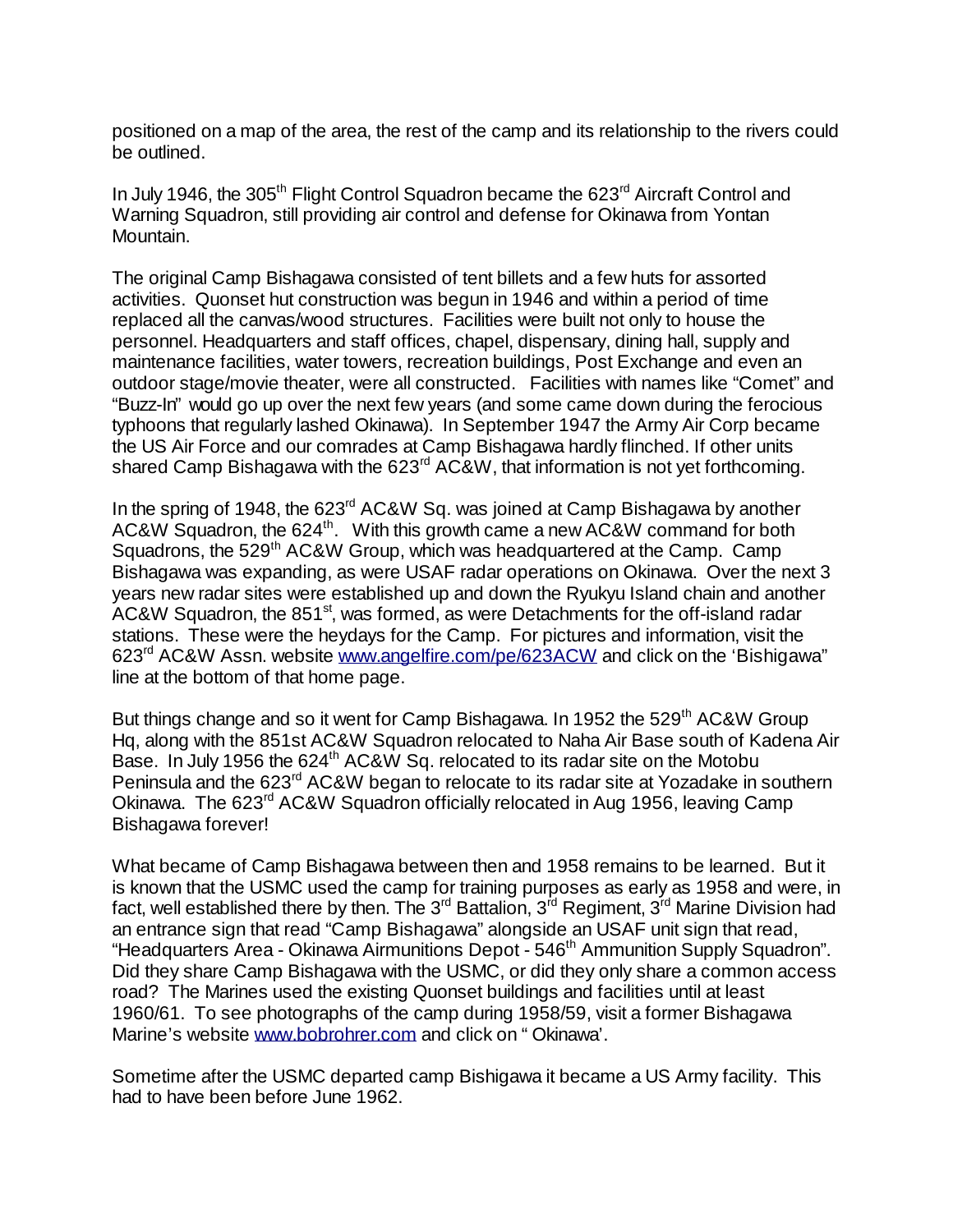By June 1962 the US Army 1<sup>st</sup> Special Forces Group had moved into the camp. It was later officially named Camp Dominick Sansone, in honor of a 1<sup>st</sup> SFG Green Beret "KIA/Body Not Recovered' in Vietnam in December 1964. One article about SFC Sansone can be found on the Internet at http://www.pownetwork.org/bios/v/v350.htm

Either before the 1<sup>st</sup> SFG occupied the camp, or at some point after, the Army's 808<sup>th</sup> EAB (Engineers) demolished the old camp, leveling all of the nearly 20 year old "temporary" buildings. They performed major excavations to prepare the location for its future use. This included removal of many slopes, grading, performing land fills and preparing a foundation for, what appears to be, a very short (helicopter?) runway. It appears that they also constructed at least 4 permanent, single story buildings.

The 1<sup>st</sup> SFG were still at Camp Sansone in July 1968, and may have remained for several years after that. Additional information should be forthcoming from the many  $1<sup>st</sup> SFG$ veterans available on line. Also, the 808<sup>th</sup> EAB is part of a large Army Engineer Association and more information about the demolition and re-construction of Camp Bishigawa may one day become available.

In an attempt to learn more about the fate of Camp Bishigawa, I visited the site in 2002, but was unable to gain access. I was able to photograph some locations that had been photographed in the 1950?s (gates, bridges, access roads, etc.) outside the camp and to correlate the two. I visited with the Installation Engineers at Kadena Air Base to review maps and to learn about current occupants of the site. Although the location is now essentially a part of the huge USAF ammunition storage facility, a Restricted Area, there are two major units not affiliated with ordnance at the old camp location. They are the PACAF-wide sentry dog (K9) training facility and an USAF Engineer unit Detachment that uses the facility for temporary flightline construction and maintenance training.

I also confirmed that Yontan Mountain, the old radar site, had been handed over to the US army in the early sixties and had become Hawk Missile Site 10 in 1961. I had occasion to visit Site 10 during the years 1965-1967 when I was assigned to the major Army Air Defense Command on Okinawa. At the time, I did not know that it had once been an USAF radar site. It was very interesting to learn on this visit that the old Site 10 remains a Japanese Self Defense Force Air Defense missile unit, and has a modern civilian golf course for a neighbor up there on Radar Hill! Some of those 2002 pictures can be seen on Bob Rohrer's USMC website.

Returning in 2004, I was more fortunate and was granted escorted limited access to the Kadena ammunition storage area to visit the old Camp Bishagawa site. Nothing remains of the old Camp Bishigawa, not even a concrete foundation! I was allowed to photograph the old camp location. The permanent buildings described to me by Vets from the  $1<sup>st</sup> SFG$ appear to remain intact, with the addition of a few other buildings. The short runway dominates the site and there is a large hanger-like building at the east end of it. I photographed the entire area as it appeared. Bishagawa veterans will be able to recognize some of the terrain features, like the athletic field area, elevated slope where the headquarters and flagpole stood and possibly even some of the trees. I have found that